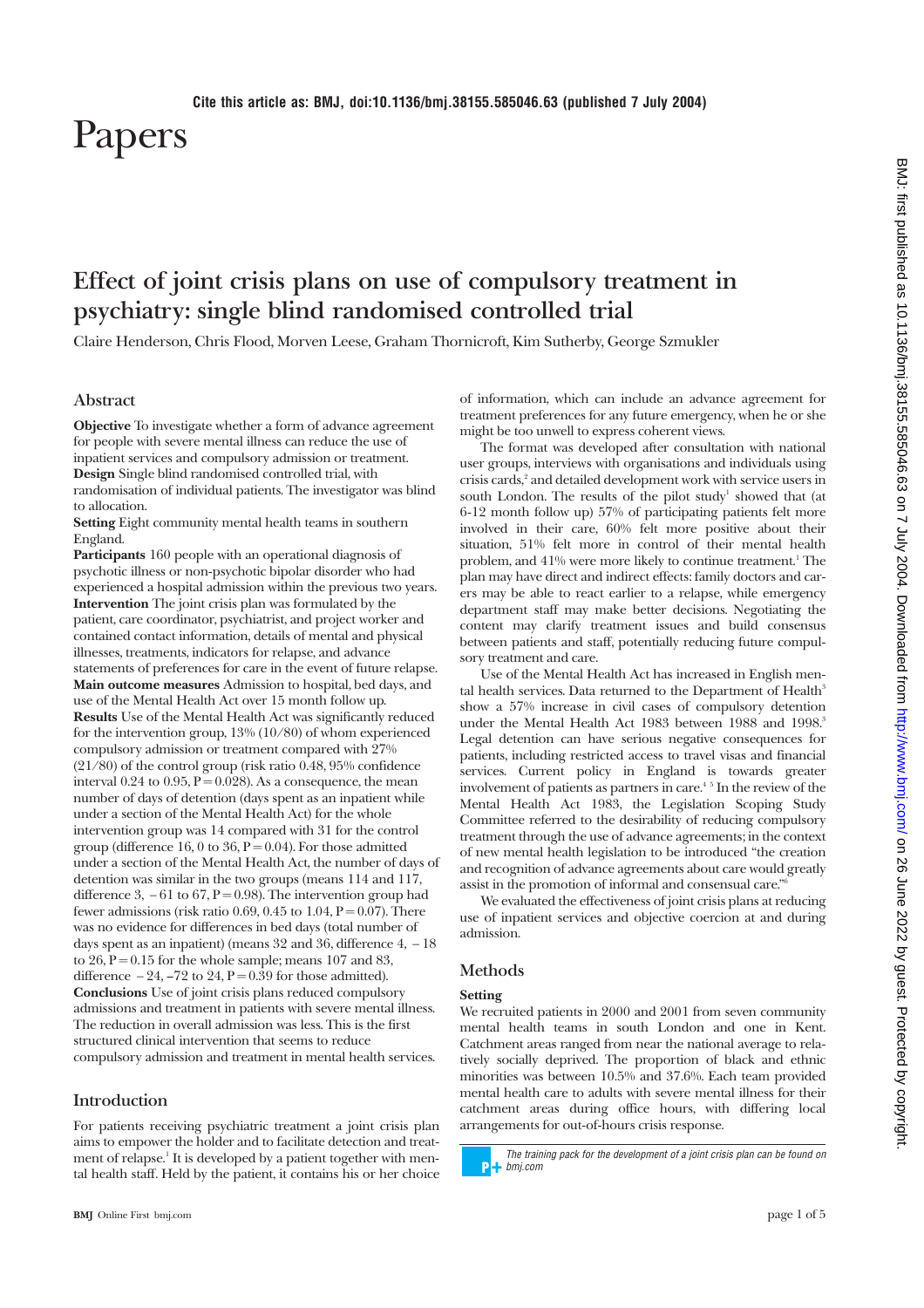

Trial profile: participant flow and follow up

# **Participants**

A member of the community mental health team (either the consultant, the team secretary, or a community psychiatric nurse) provided a list of patients. All possible patients were on these lists. To be eligible, patients had to be in contact with their local community mental health team; have been admitted to a psychiatric inpatient service at least once in the previous two years; and have a diagnosis of psychotic illness or bipolar affective disorder without psychotic symptoms (according to the operational criteria checklist<sup>7</sup>). We excluded those unable to give informed consent because of mental incapacity or insufficient command of English. Current inpatients were not recruited to avoid any coercion to participate. No other exclusions were made.

# **Recruitment of participants and data collection**

Care staff arranged meetings for recruitment of participants and baseline interviews and were present at the meeting if they and the patient wished. All patients were informed about both arms of the trial and about the randomisation procedure. All participants gave written informed consent. One investigator (CH) collected follow up data and was blinded to treatment group. The nature of the interventions meant that neither participants nor staff could be blinded to allocation.

*Randomisation*— Randomisation took place immediately after recruitment. The allocation sequence was generated by using minimisation, stratified by team and by severity of the patients' condition (necessitating standard versus enhanced level of care as defined by the CPA (care programme approach), to ensure even distributions of these features, which we expected would influence the production of the plan and its use by staff. Predictability of allocation by the minimisation process was occasionally a problem (when batches of similar patients were forwarded for allocation). To avoid this, ML reassigned the allocation of one patient, chosen at random, within each batch, before we reverted to minimisation. When a patient was recruited, the project worker requested allocation by email, which was returned by a statistician as intervention or control group. Allocation was not revealed to the investigator.

*Intervention group*—At the first meeting the project worker (CF) explained the procedure to the patient and, if possible, the care coordinator. To finalise each plan, the patient was encouraged to bring a carer, friend, or advocate to a second meeting. This meeting was to discuss the views of patients and professionals on what to do in a crisis and to negotiate agreed solutions. The selection of information to include and the exact wording were the patient's choice alone. Full details of how plans were produced are given in reports of our pilot study.<sup>12</sup>

*Control group*—Patients in the control group received information leaflets about local services, mental illness and treatments, the Mental Health Act, local provider organisations, and relevant policies. In accordance with standard practice in England, all patients should have received written copies of their care plan, within the care programme approach.<sup>8</sup>

*Baseline and outcome measures*—We collected data on sociodemographic variables, clinical details, history of adverse events—for instance, self harm and harm to others, and compliance with mental health treatment, rated by the care coordinator on a 7 point rating scale adapted for use with outpatients.<sup>9</sup> Our primary outcomes were admission to hospital and length of time spent in hospital. Our secondary outcome was objective coercion—that is, compulsory treatment under the Mental Health Act 1983. We collected data on outcomes from case notes, the computerised patient administration system, Mental Health Act Office data, and interviews with patients and care coordinators. Follow up was conducted 15 months after randomisation.

# **Sample size**

We calculated the required sample size from the pilot study using the proportion of patients admitted to psychiatric hospital at least once as the primary outcome, <sup>1</sup>. The proportion of the pilot sample admitted during one year fell from 70%, averaged over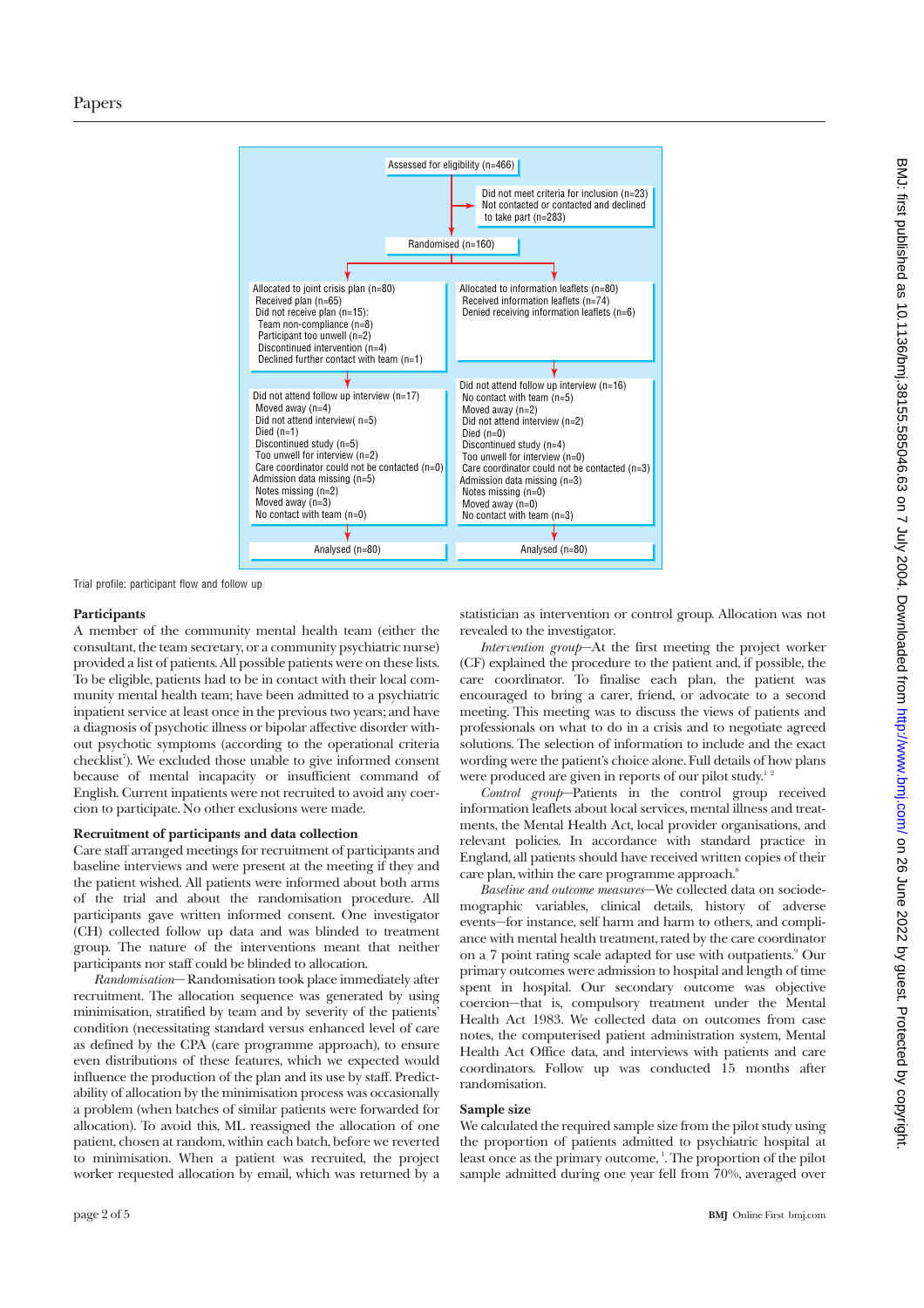**Table 1** Adverse events in psychiatric patients randomised to receive joint crisis plan (intervention) or standard treatment (control). Figures are numbers (percentages) of patients

|                                                     |                | Intervention group<br>$(n=80)$ | $(n=80)$ | <b>Control group</b> | P value* |
|-----------------------------------------------------|----------------|--------------------------------|----------|----------------------|----------|
| Declined further participation                      | 5              | (6)                            | 4        | (5)                  | 1.0      |
| Self harm:                                          |                |                                |          |                      |          |
| None                                                | 73             | (99)                           | 69       | (91)                 | 0.09     |
| Not resulting in admission or close<br>observations | 1              | (1)                            | 5        | (6)                  |          |
| Resulting in admission or close<br>observations     | 0              | (0)                            | 2(3)     |                      |          |
| Violence:                                           |                |                                |          |                      |          |
| None                                                | 71             | (96)                           | 65 (85)  |                      | 0.03     |
| Not majort                                          | 1              | (1)                            | 9        | (12)                 |          |
| Major‡                                              | $\overline{2}$ | (3)                            | 2        | (3)                  |          |

\*Fisher's exact test.

†Incidents requiring attendance of police or seclusion on ward or special civil law admissions to place of safety.

‡Homicide, sex attacks, attempted or actual serious assault.

the previous two years, to 45% during the year after the intervention. From these figures we calculated that at a significance level of  $P = 0.05$  (double sided) and power of 80% required a sample size of 68 per group. We increased this to 76 (total 152) to allow for loss to follow up, estimated at 10% based on the rate of 7% at 6-12 months for the pilot study.

#### **Statistical analyses**

We compared age, sex, and length of contact with the service between those recruited and not recruited and baseline variables between the groups to establish if there were major differences. Patients discharged or transferred from the service were retained in their allocated group for intention to treat analyses. We used  $\chi^2$ tests, *t* tests, and non-parametric tests (Mann-Whitney) to compare the groups, the latter for bed days and number of days on a section (that is, compulsory detention for assessment or treatment under the Mental Health Act), both of which were skewed. We used Fisher's exact test to compare proportions of adverse events. Risk ratios (binary variables) and mean differences (continuous variables) and their 95% confidence intervals were estimated, in the case of continuous variables, by bootstrapping 3000 replicates (bias corrected method). Stata version 8 was used for the analysis (StataCorp, College Station, TX). There were no interim analyses. All significance tests were double sided.

For use of the Mental Health Act, we compared numbers of patients subjected to any section and the number of days spent on a section per patient. We performed sensitivity analyses in which we repeated the analysis adjusting for any variables that were expected to be associated with the outcome variable—for instance, ethnicity, male sex, younger age, and compliance.

#### **Results**

#### **Participants**

We assessed 466 sets of case notes for eligibility using OPCRIT 5 (figure).7 There were no significant differences for age, sex, or length of service contact between eligible patients who were or were not recruited. Information on hospital admission was available for all participants. Bed days were available for all except one known admission. Information on use of the Mental Health Act was available for  $77/80$  of each group (total  $154/160 = 96\%$ ) (figure). Of the 31 participants known to have been compulsorily admitted or treated, we knew the duration for each patient. One participant in the intervention group died from a longstanding **Table 2** Baseline demographic and clinical characteristics of participant groups. Figures are numbers (percentages) unless stated otherwise

|                                                                         | Intervention group<br>$(n=80)$ | <b>Control group</b><br>$(n=80)$ |
|-------------------------------------------------------------------------|--------------------------------|----------------------------------|
| Mean (SD) age (years)                                                   | 39.5 (12.1)                    | 38.6 (10.6)                      |
| Men                                                                     | (59)<br>47                     | 47 (59)                          |
| Country of birth:                                                       |                                |                                  |
| UK                                                                      | 48<br>(60)                     | 43 (54)                          |
| Outside UK                                                              | 30 (37)                        | 25 (31)                          |
| Missing                                                                 | 2(2)                           | 12 (15)                          |
| Ethnic group:                                                           |                                |                                  |
| White                                                                   | 29<br>(36)                     | 34<br>(42)                       |
| <b>Black</b>                                                            | 44<br>(55)                     | 40 (50)                          |
| Other                                                                   | (9)<br>7                       | (7)<br>6.                        |
| Household composition:                                                  |                                |                                  |
| Alone                                                                   | 36<br>(45)                     | 33 (41)                          |
| With family member(s)                                                   | 20 (25)                        | 28 (35)                          |
| Others                                                                  | 19 (24)                        | 17 (21)                          |
| Missing                                                                 | 5(6)                           | 2(2)                             |
| Median (range) years of education                                       | 11 (8-18)                      | $11(9-20)$                       |
| Median No of previous psychiatric admissions                            | $5(n=75)$                      | $5(n=69)$                        |
| Days in psychiatric hospital in 6 months before<br>recruitment (median) | 29                             | 42                               |
| Ever admitted on section:                                               |                                |                                  |
| Yes                                                                     | 70 (87)                        | 73 (91)                          |
| Ever had police involved in admission:                                  |                                |                                  |
| Yes                                                                     | 48<br>(60)                     | (46)<br>37                       |
| No                                                                      | 17(21)                         | 23 (29)                          |
| Not known                                                               | 15<br>(19)                     | 20 (25)                          |
| History of self harm:                                                   |                                |                                  |
| None                                                                    | 53 (66)                        | 45 (56)                          |
| Yes, not resulting in admission or observations                         | 5 (5)                          | 6(7)                             |
| Yes, resulting in admission or observations                             | 20 (25)                        | 19 (24)                          |
| Missing                                                                 | 2(2)                           | 10(12)                           |
| History of violence:                                                    |                                |                                  |
| None                                                                    | 48<br>(60)                     | (55)<br>44                       |
| Not major*                                                              | 13<br>(19)                     | 15 (19)                          |
| Major <sup>+</sup>                                                      | 17<br>(21)                     | 12 (15)                          |
| Missing                                                                 | $\overline{2}$<br>(2)          | 9(11)                            |
| High current care programme approach‡                                   | 71<br>(89)                     | 70 (88)                          |
| Mean (SD) compliance rating                                             | 4.8(1.3)                       | 4.9(1.3)                         |

\*Incidents requiring attendance of police or seclusion on ward or special civil law admissions to place of safety.

†Homicide, sex attacks, attempted or actual serious assault.

‡Defined as having more than one member of the community mental health team involved in providing care as per the treatment plan.

cardiac condition. Table 1 shows other adverse events during follow up. Table 2 shows that the sociodemographic and clinical features of the two groups were similar.

#### **Hospital admissions**

Table 3 shows that a smaller proportion of the intervention group were admitted (30% *v* 44%, risk ratio 0.69, 95% confidence interval 0.45 to 1.04,  $\chi^2 = 3.25$ , P = 0.07). There was no significant difference in mean bed days (difference 4,  $-18$  to 26, P = 0.15, for the whole sample; difference  $-24$ ,  $-72$  to 24, P = 0.39, for those admitted). Overall about a quarter of patients were admitted for more than one month (23% in the intervention group and 29% in the control group).

# **Use of the Mental Health Act**

Compulsory admission and treatment were significantly less common in the intervention group (13% *v* 27%, risk ratio 0.48, 0.24 to 0.95,  $\chi^2 = 4.84$ , P = 0.03, table 3). Sensitivity analyses did not alter this conclusion. The mean number of days of detention for the intervention group was 14 compared with 31 for the control group (difference 17, 0 to 36,  $P = 0.04$ ). For those admitted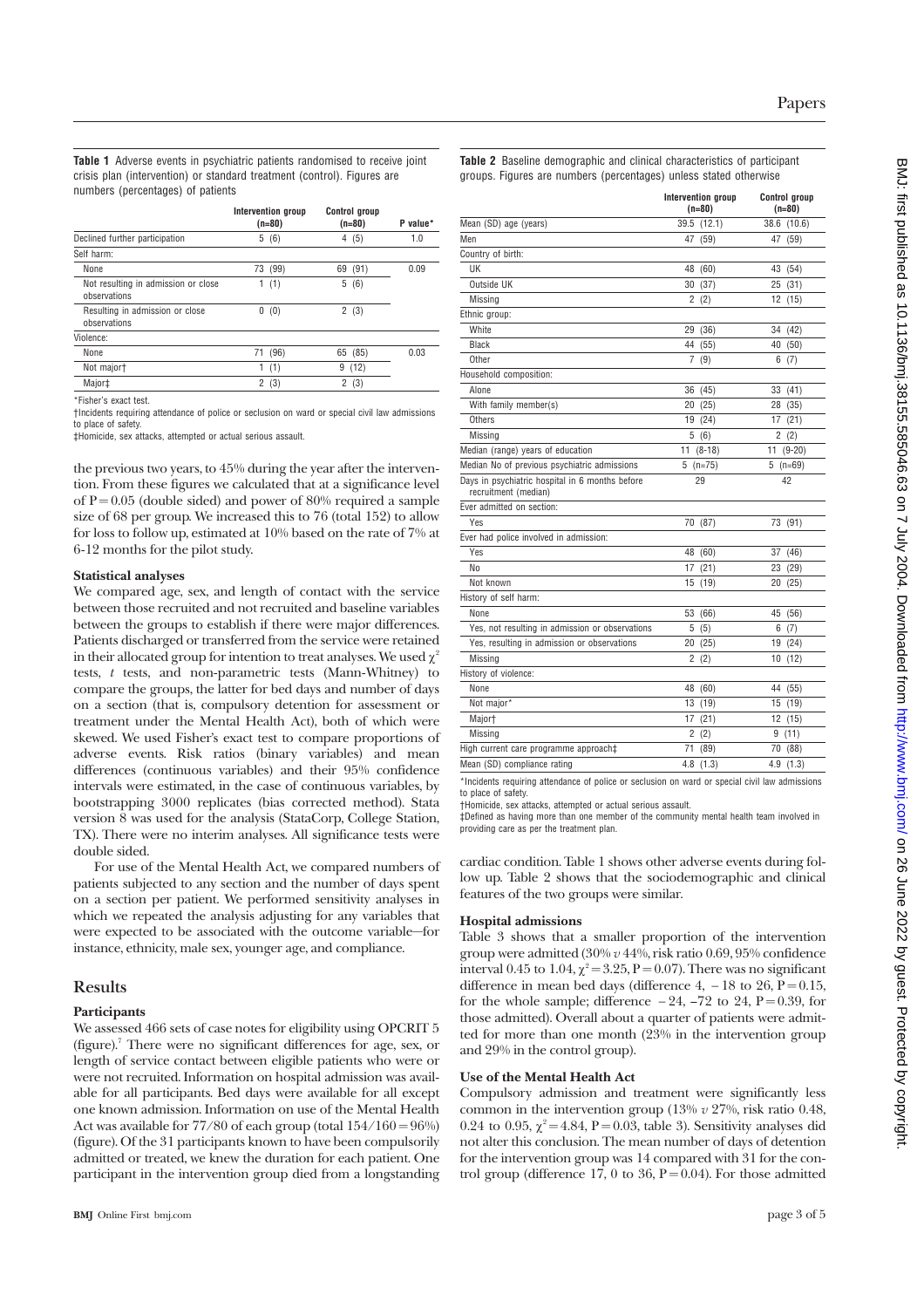# **Table 3** Hospital admission and use of the Mental Health Act 1983

|                                                              | Intervention<br>$qroup(n=80)$ | <b>Control aroup</b><br>$(n=80)$ | Test<br>statistic* | P value |
|--------------------------------------------------------------|-------------------------------|----------------------------------|--------------------|---------|
| Missing data                                                 | 0                             |                                  |                    |         |
| No (%) patient admitted at least<br>once                     | (30)<br>24                    | 35 (44)                          | 3.25               | 0.07    |
| Mean (median) No of bed dayst:                               |                               |                                  |                    |         |
| Whole sample                                                 | 32<br>(0)                     | 36<br>(0)                        | 1.52               | 0.15    |
| Those admitted                                               | (75)<br>107                   | (48)<br>83                       | 0.74               | 0.39    |
| No (%) of patients with at least<br>one compulsory admission | (12.5)<br>10                  | (26.5)<br>21                     | 4.84               | 0.03    |
| Mean (median) time on section (days):                        |                               |                                  |                    |         |
| Whole sample                                                 | 14<br>(0)                     | (0)<br>31                        | 4.13               | 0.04    |
| For those on section                                         | (104)<br>114                  | (99)<br>117                      | 0.00               | 0.98    |

 $x^2$  values from Mann-Whitney tests, except proportions admitted or on section, which were from Pearson's  $\gamma^2$  tests.

†For 34 participants in control group because of missing data.

on a section, the mean number of days on a section was similar in the two groups (difference 3,  $-61$  to 67, P = 0.98).

The pattern of types of section was similar in both groups (table 4), but those in the intervention group were less likely to be put on a section (table 4) and more often had their sections terminated early (table 5).

# **Discussion**

In this single blind randomised controlled trial of joint crisis plans for patients receiving psychiatric treatment, we have shown that a type of advance agreement significantly reduces use of the Mental Health Act both at and during hospital admission. Evidence that it can also reduce number of admissions was weaker, and there was no significant difference for number of bed days used.

#### **Methodological considerations**

This study has several important limitations. The rate of hospital admission among the control group was lower than expected from our pilot study, which reduced the power of the study to detect a difference in this outcome and resulted in wide confidence intervals for the mean differences in bed days, consistent with either an increase or a decrease in length of hospital stay. Only 36% of eligible patients agreed to participate, so the results may not be widely generalisable. Those who declined to participate when interviewed reported that the plan would not help them, they were unlikely to become ill again, that a plan was already in place, or that no one would take any notice of it. On the other hand, generalisability was strengthened by the various settings for recruitment (inner city, suburban, small town) and the broad ethnic representation of patients. The follow up rate for the outcomes reported was high.

|        |  |  |  | Table 4 Sections of Mental Health Act used for intervention and control |  |
|--------|--|--|--|-------------------------------------------------------------------------|--|
| groups |  |  |  |                                                                         |  |

| Type of section*   |  |  | 135 | 136 | 37 | Other | Total |
|--------------------|--|--|-----|-----|----|-------|-------|
| Intervention group |  |  |     |     |    |       |       |
| Control group      |  |  |     |     |    |       |       |

\*More than one Section may be applied per patient. Section 5.2 allows for detention while already in hospital for up to 72 hours. Sections 2, 3, and 4 allow compulsory admission to hospital depending on whether the application involves one (section 4) or two doctors (sections 2 and 3) and on whether admission is for up to 28 days' assessment (section 2) or for up to 6 months' treatment (section 3). Section 136 allows the police to remove someone to a place of safety from a public place, and section 135 allows them to do this from a person's home having obtained a warrant from a magistrate. Section 37 is a hospital order, which follows trial with psychiatric defence.

**Table 5** Outcomes of sections 2 and 3 of the Mental Health Act

| Outcome            | Appealed<br>successfully | Appealed<br>unsuccessfully | Lansed | Rescinded | Converted |
|--------------------|--------------------------|----------------------------|--------|-----------|-----------|
| Intervention group |                          |                            |        |           |           |
| Control group      |                          |                            |        |           |           |
|                    |                          |                            |        |           |           |

#### **Implications for services**

The reduction in use of the Mental Health Act has important implications for mental health services. Although the provision of a written care plan, signed by the patient, is now required in England, the joint crisis plan is substantially different. Making a joint crisis plan is voluntary, while the standard care plan is a statutory requirement. Thus, joint crisis plans can be used only when staff and patients want to formulate and use them. Furthermore, a third party, with knowledge of severe mental health problems and who is not a team member, mediates between the parties in producing each joint crisis plan. Such facilitation requires extra resources. The joint crisis plan is therefore different from a self completed advance directive<sup>10</sup> because it is fully agreed with staff, increasing the likelihood that it will be implemented.

Finally, the process of writing a joint crisis plan is deliberately one of negotiation. We intend to undertake further investigation in future to understand what such negotiation means for staff and patients, to explore the power relationships between staff and patients, and to investigate more fully other contextual factors which may impact on such a complex intervention.<sup>10–15</sup> We can find no other evidence in the literature that a structured clinical intervention can significantly reduce compulsory psychiatric admission and treatment. This study suggests that the committee reviewing the Mental Health Act 1983 was correct in its assertion that advance agreements can promote more consensual and less coercive care. $6$ 

We thank all participants, their informal carers, and care staff for their help in conducting the study.

Contributors: CH, CF, ML, GT, GS, and KS designed and performed the study. CH and ML did the statistical analysis. GT is the guarantor.

Funding: CH was supported by a Medical Research Council training fellowship in health services research, and CF was supported by a South London and Maudsley Trust health services research committee grant. Competing interests: None declared.

# **What is known already on this topic**

The use of advance agreements and directives for mental health care are advocated by groups for service users and voluntary sector organisations but there has been no evidence for their effectiveness so far

Rates of use of the Mental Health Act 1983 have been rising in England since it was introduced

#### **What this study adds**

An advance agreement made between staff and a person with a severe mental illness, negotiated by a third party, can lead to a considerable reduction in compulsory admission and treatment

This is the first time that a structured clinical intervention has been shown to reduce compulsory admission and treatment in adult mental health services